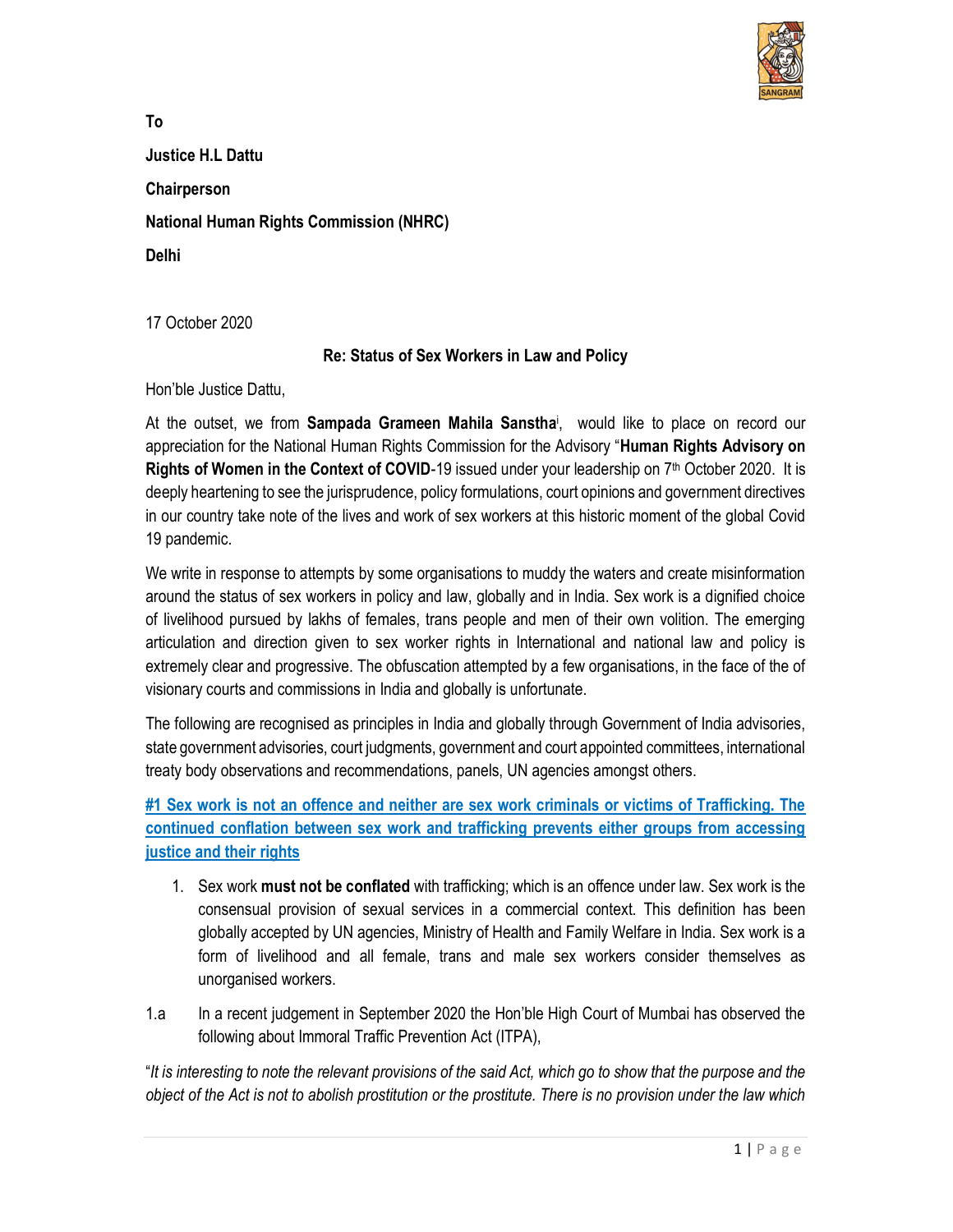

makes prostitutions per se a criminal offence or punishes a person because he indulges in prostitution. What is punishable under the Act is sexual exploitation or abuse of person for commercial purpose..."<sup>1</sup>

Conflation of sex work with the offence of trafficking and the use of anti -trafficking laws and provisions against sex workers and their clients

1.b. The offence of trafficking has been very clearly defined under Section 370 IPC in 2013. In 2013, the Criminal Law Amendment defined the offence of trafficking. Sexual exploitation of a person for commercial purposes is criminalised. Justice Verma in a letter clarified the intent of the new trafficking law as follows

"The members of the Committee wish to clarify that the thrust of the intention behind recommending the amendment to Section 370 was to protect women and children from being trafficked. The Committee has not intended to bring within the ambit of the amended Section 370 sex workers who practice of their own volition. It is also clarified that the recast Section 370 ought not to be interpret to permit law – enforcement agencies to harass sex workers who undertake activities of their own free will and their clients." [copy of letter attached<sup>[2]</sup>

The continued conflation between sex work and trafficked victims harms both sex workers and the victims of trafficking who are in need of assistance.

1.c. In April 2014, the Special Rapporteur on Violence Against Women in her India report to the UN General Assembly has observed as below

"In her discussion with interlocutors, the Special Rapporteur noted a tendency to conflate sex work with trafficking in persons and when sex workers are identified as victims of trafficking, the assistance that is provided to them is not targeted to their specific needs" [para 20]

The Special Rapporteur recommends

"Review the Immoral Traffic (Prevention) Act, 1956 that de facto criminalises sex work and ensure that measures to address trafficking in persons do not overshadow the need for effective measures to protect the human rights of sex workers." [para 78 e]  $3$ 

1.d. In July 2014, the CEDAW Committee in Concluding Comments for the India State report, observed that on the use of anti- trafficking laws against sex workers as under

"The Committee is also concerned at the persecution of women in prostitution as a result of measures taken to address trafficking such as raid and rescue operations." (para 22)

"The Committee recommends that the State party (a) Review the Immoral Traffic Prevention Act…" (para 23 a) $^4$ 

1.e. In July 2012 the Global Commission on HIV and the law has drawn attention to the conflation and recommended as follows

<sup>1</sup> Kajal Mukesh Singh and ors. Versus The State of Maharashtra, Crim W.P No. 6065 of 2020, High Court of Bombay

<sup>2</sup> Clarification from Justice Verma Commission on intention of Section 370, IPC, 8 Feb2013

<sup>&</sup>lt;sup>3</sup> Report of the Special Rapporteur on violence against women, its causes and consequences, Rashida Manjoo, 1 April 2014

<sup>4</sup> Concluding observations on the combined fourth and fifth periodic reports of India, CEDAW/ C/ IND/ CO/ 4-5, 18 July 2014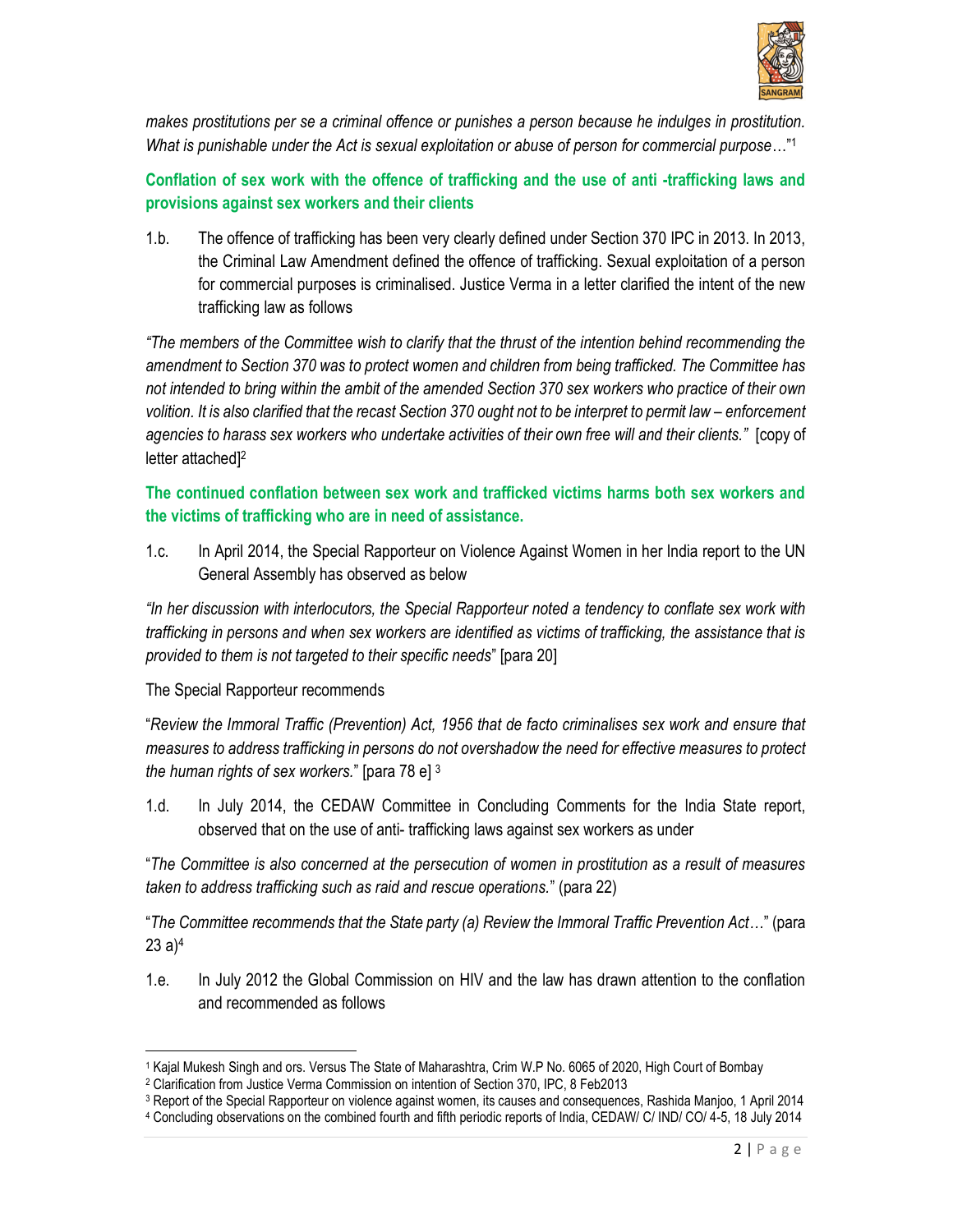

"Ensure that the enforcement of anti – human trafficking laws is carefully targeted to punish those who use force, dishonesty or coercion to procure people into commercial sex, or who abuse migrant sex workers through debt bondage, violence or by deprivation of liberty. Anti -human trafficking laws must be used to prohibit sexual exploitation and they must not be used against adults in consensual sex work." [Para 3.2.4, Page 43,] <sup>5</sup>

# #2 Pernicious practice of forced raid and rescue and its impact on deterring sex workers from claiming worker rights

For years, sex workers have highlighted the continued attempt by abolitionists, to forcibly raid and rescue them, incarcerate them in rescue and rehabilitation homes against their wishes.

These organisations have used the current anti trafficking laws to incarcerate adult women in sex work for long periods of time in rescue homes, a practice that has been called out by Special Rapporteur on Violence Against Women, the CEDAW Committee, the High Court of Mumbai most recently (mentioned above). Despite this, the practice continues unchecked and NGOs continue to forcibly rescue women against their consent disregarding clear guidelines. The Constitution of India guarantees every citizen the right to be protected from arbitrary arrests, violence, coercive action. However, in the case of sex workers this remains a distant dream. The brutality of forced raid operations robbing sex workers of their dignity has found no remedial action and deterrence under law.

## This pernicious practice continues to deter sex workers from accessing rights and entitlements, and from advocating for their inclusion as informal workers in the labour economy.

The Global Commission on HIV and the Law made the following recommendations on detention centres

"Shut down all compulsory detention or "rehabilitation centres for people involved in sex work.. Instead provide sex workers with evidence based, voluntary, community empowerment services." (3.2.7, p 436)

A research "Raided" released in 2018 has highlighted very aptly the upheaval and human rights violations caused by these organisations in the lives of sex workers.

77% of the women in the study returned to sex work, despite facing brutal raid and rescue operations. (p 56)

Many women narrated how they were forced into greater situations of vulnerability because of facing debts after being picked up in raids and forced to pay police and lawyers for release, or because their families had taken huge loans from private money lenders when the women were incarcerated by NGOs. (p 80) <sup>7</sup>

### #3 Sex work as Work

Denying sex workers the dignity of being workers, is to expose them to violence, deny them access to justice, prevent them from claiming their rights when violated and eventually rendering them most vulnerable to exploitative practices. Organising as informal sector

<sup>5</sup> Risks Rights and Health, Global Commission on HIV and the Law, July 2012

<sup>6</sup> Ibid.

<sup>7</sup> Raided, how anti -trafficking strategies increase sex workers vulnerability to exploitative practices, March 2018. http://sangram.org/resources/RAIDED-E-Book.pdf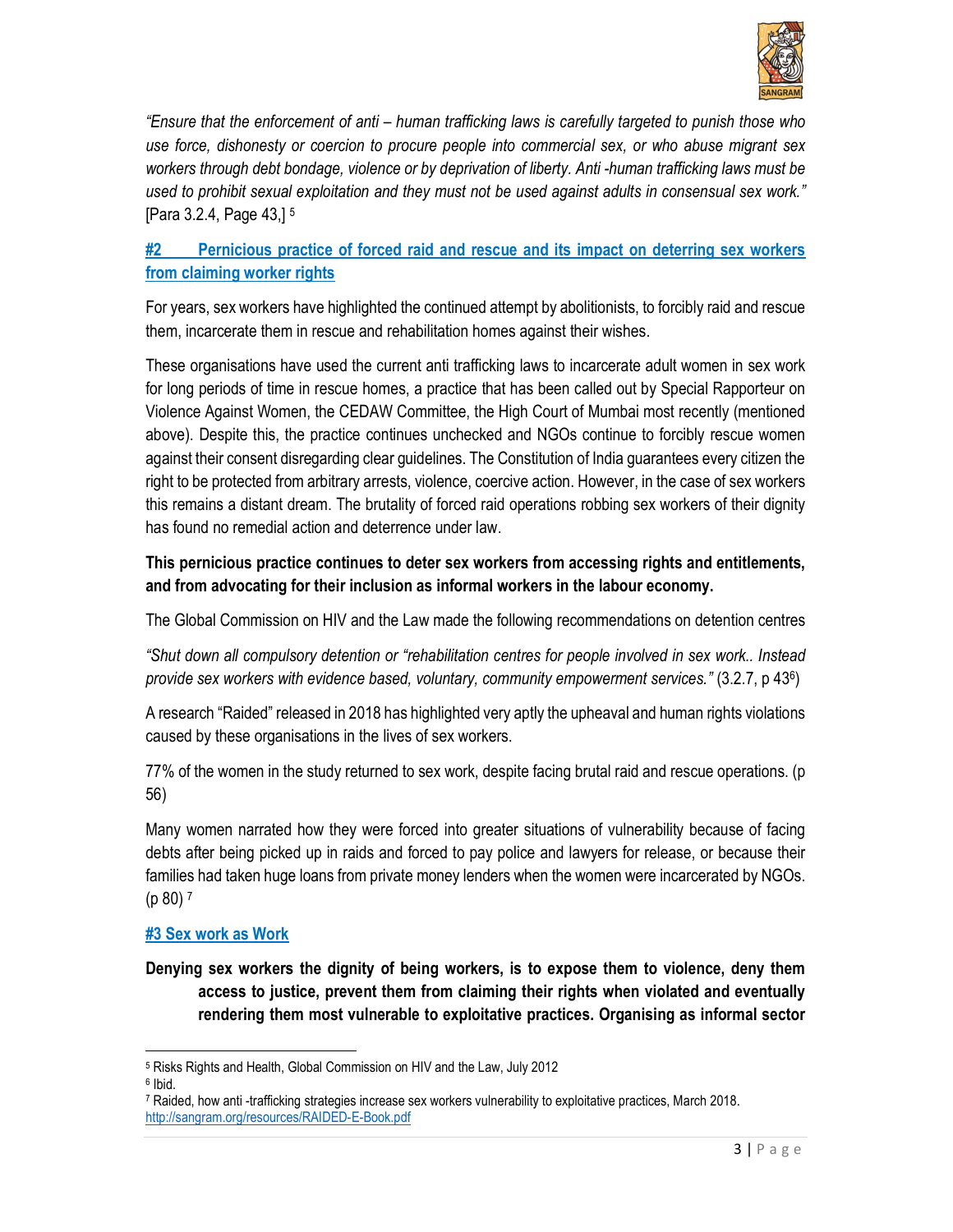

### workers gives them the much -needed recognition, dignity and space to claim rights, access government support, access justice when faced with violence.

2.a In 2002, the second report of the National Commission on Labour gave a recommendation for the recognition of sex workers as self -employed workers. They observed

"… They have to be considered as self – employed workers. They should therefore, have the facility to be registered as self – employed workers with access to health policies, insurance etc. that all self – employed workers will be entitled to under the schemes that we have recommended" [Para 7.55; P 614]

"We therefore recommend that sex workers should have the right to register themselves as self – employed workers, and should be entitled to benefits of all schemes that we are recommending for self employed workers, including welfare, medical benefits etc. [Para 7.58, Page 615]<sup>8</sup>

2.b. In 2010, the International Labour Organisation has recommended that sex work be recognised as an occupation so that it can be regulated in ways that protect workers and customers. The ILO's labour standard on HIV/AIDS, adopted in 2010, includes non- discriminatory access to health services and occupational safety for sex workers, including empowerment to insist on safe and protected paid sex in their workplaces.<sup>9</sup>

2.c. In 2012, UNDP made the following recommendation on sex worker's right to enjoy legally enforceable rights to occupational health and safety as under

Governments should apply the ILO Recommendation concerning HIV and AIDS and the World of Work, 2010 (No. 200) to sex work. Sex workers should enjoy legally enforceable rights to occupational health and safety. Sex workers should be supported to participate in the process of developing workplace health and safety standards. Recognising that sex work is legitimate work provides a framework within which sex workers can benefit from the same rights and protections as other workers, including access to services and freedom from discrimination and exploitation. (1.1, p 35)<sup>10</sup>

#4 De-criminalisation has been recognised as a principle for protecting the rights of sex workers globally and in India

- 3.a. In 2015, a panel appointed by the Supreme Court of India recommended that the provisions of the Immoral Traffic Prevention Act 1956 including clauses referring to brothel keeping, living off the earnings etc, must be read down in the context of consenting sex workers.<sup>11</sup> (15<sup>th</sup> interim report in its entirety)
- 3.b. In 2012, the World Health Organisation, UNFPA and UNAIDS called for decriminalisation of sex work as under

"All countries should work towards de-criminalisation of sex work and elimination of unjust application of non – criminal laws and regulations against sex workers." [recommendation 1]

<sup>8</sup> Second report of the National Commission on Labour, 2002

<sup>9</sup> ILO, 2010, Recommendation concerning HIV and AIDS and the World of Work (No.200) https://www.ilo.org/dyn/normlex/en/f?p=NORMLEXPUB:12100:0::NO::P12100\_ILO\_CODE:R200

<sup>10</sup> Sex work and the law, In Asia and the Pacific, UNDP, UNFPA, UNAIDS 2012.

<sup>11</sup> 15th interim report, Consolidated list of amendments to the Immoral Traffic (Prevention) Act, 1956 recommended by the Supreme Court Panel, 2015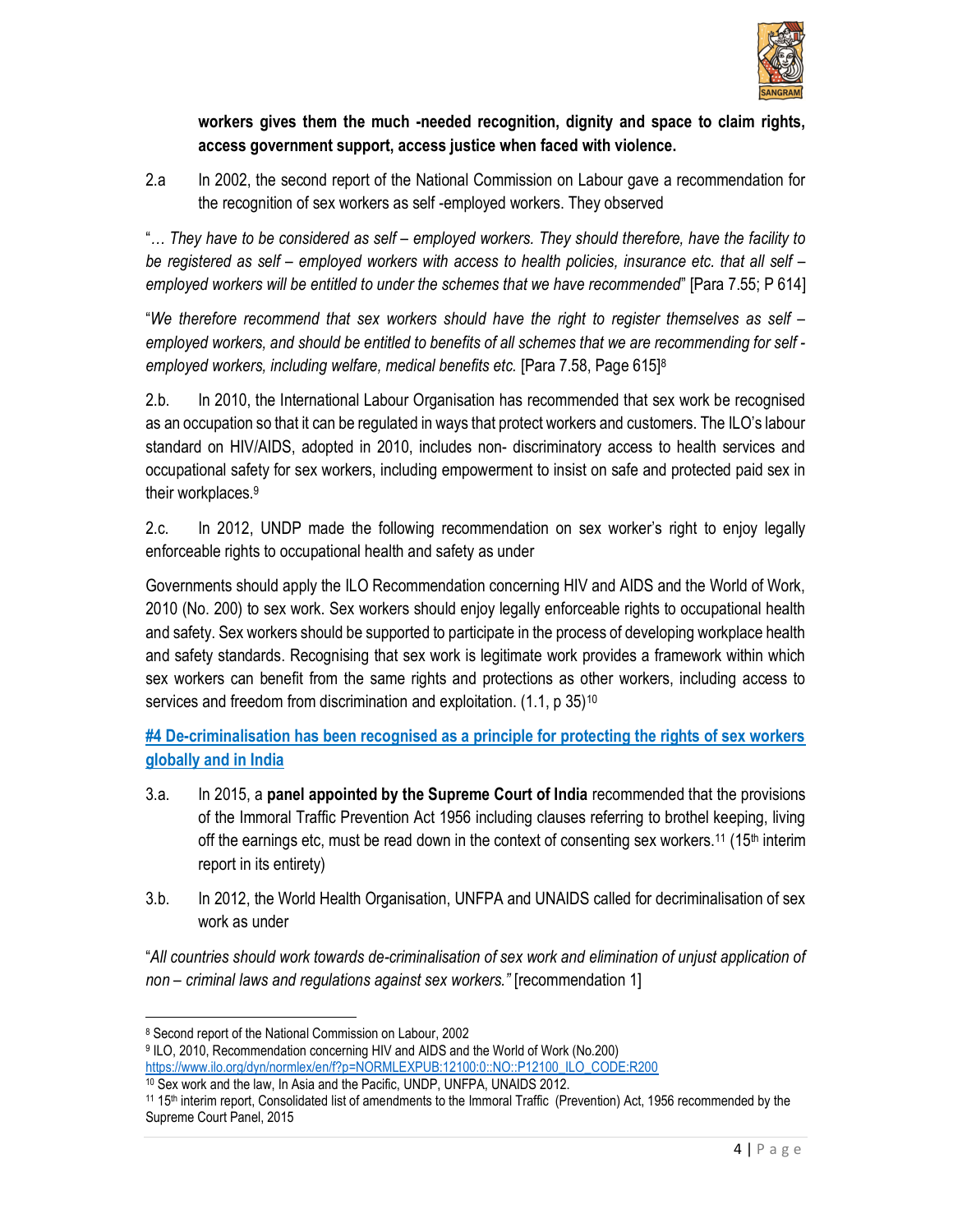

"Governments should establish anti -discrimination and other rights – respecting laws to protect against discrimination and violence, and other violations of rights faced by sex workers in order to realise their human rights and reduce their vulnerability to HIV infection and the impact of AIDS. Antidiscrimination laws and regulations should guarantee sex workers right to social, health and financial services." [recommendation 2]<sup>12</sup>

3.c. In July 2012, the Global Commission on HIV and the Law made far reaching recommendations on sex work and the law. It recommended as follows:

"Countries must reform their approach towards sex work. Rather than punishing consenting adults involved in sex work, countries must encourage safe working conditions and offer sex workers and their clients access to effective HIV and health services and commodities. Countries must:

Repeal laws that prohibit consenting adults to buy or sell sex, as well as laws that otherwise prohibit commercial sex, such as laws against "immoral" earnings, living off the earnings of prostitution and brothel – keeping. Complementary legal measures must be takes to ensure safe working conditions to sex workers." <sup>13</sup>

3.d. In October 2012, UN agencies (UNDP, UNAIDS and UNFPA) recommended the decriminalisation of sex work as under

"Laws that criminalise sex work and the sex industry should be reviewed, taking into account the adverse impacts of punitive laws on HIV responses and the human rights of sex workers. To enable sex workers to fully enjoy rights to health and safety in the workplace requires decriminalisation." (1.2 p 36)<sup>14</sup>

#5 Sex workers entitled to support during the COVID pandemic

4.a. On 23 July 2020, the Department of Women and Child issued a circular calling on district administration and WCD to support sex workers and those rescued under ITPA making a clear distinction between the two groups.

"with reference to the COVID -19 pandemic and the lockdown since March 2020, we want to inform you that, women who have been rescued under ITPA and those who are in sex work are finding it difficult to survive and take care of their families…. The women in sex work (Veshya Vyavsay) and the women who have left sex work have lost their income generation options. Due to lock down they are not able to get other jobs either which leads them and their families to starve. You should provide free ration and all essential services to the above mentioned women." <sup>15</sup>[Translation of Letter dated 23 July 2020, Women and Child Department, Government of Maharashtra]

4.b. On 29 September 2020, the Supreme Court of India has passed directives for sex workers to receive dry rations and other benefits without insisting on their identity.

<sup>12</sup> Prevention and Treatment of HIV and other sexually transmitted infections for sex workers in low and middle -income countries, Recommendations for a Public health approach, December 2012, WHO, UNAIDS, UNFPA

<sup>13</sup> Risks, rights and health, Global Commission on HIV and the Law, July 2012

<sup>14</sup> Ibid.

<sup>15</sup> WCD, Maharashtra Letter, 23 July 2020. Translation of Letter dated 23 July 2020, Women and Child Department, Government of Maharashtra